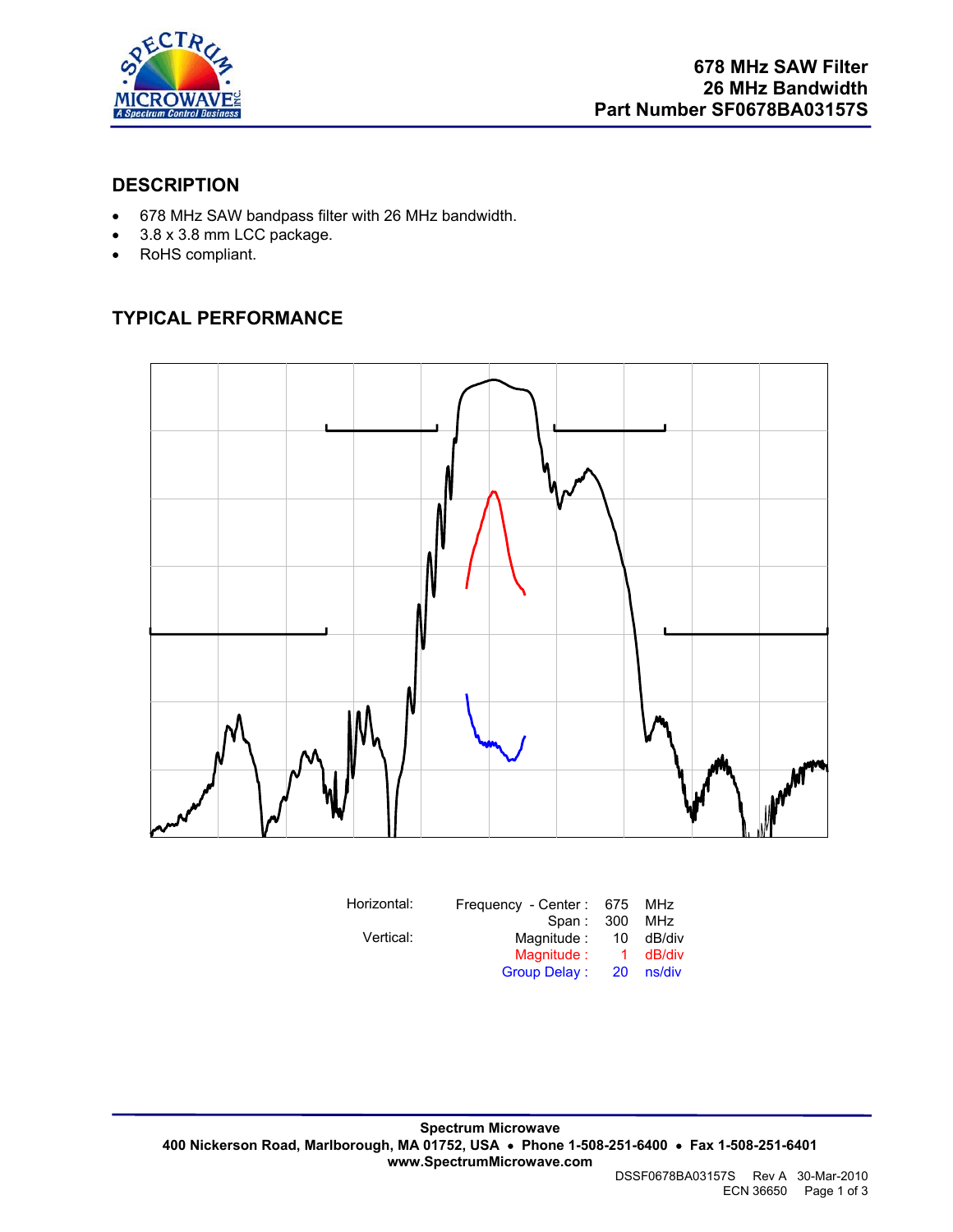

#### **SPECIFICATION**

| Parameter                                             | <b>Min</b> | <b>Typ</b> | <b>Max</b> | <b>Units</b>    |
|-------------------------------------------------------|------------|------------|------------|-----------------|
| Nominal Center Frequency F <sub>c</sub>               |            | 678        |            | <b>MHz</b>      |
| Passband                                              | 665        |            | 691        | <b>MHz</b>      |
| Maximum Insertion Loss over the Passband              |            | 4.0        | 4.2        | dB              |
| Absolute Delay                                        |            | 35         |            | ns              |
| Rejection (0.3 to 603 MHz)                            | 40         | 51         |            | dB              |
| Rejection (603 to 652 MHz) <sup>1</sup>               | 10         | 23         |            | dB              |
| Rejection (704 to 753 MHz) <sup>1</sup>               | 10         | 14         |            | dB              |
| Rejection (753 to 978 MHz)                            | 40         | 53         |            | dB              |
| Rejection (978 to 1128 MHz) <sup>1</sup>              | 50         | 54         |            | dB              |
| Amplitude Variation over the Passband                 |            | 1.6        | 1.7        | $dB$ $p-p$      |
| Group Delay Ripple in Passband                        |            | 20         | 100        | ns p-p          |
| Source/Load Impedance                                 |            | 50         |            | ohms            |
| Temperature Coefficient of Frequency, Tc <sup>2</sup> |            | $-70$      |            | ppm/°C          |
| Ambient Temperature (Tref)                            |            | 23         |            | $\rm ^{\circ}C$ |

Notes: 1. Absolute level

2. Typical shift of filter frequency response with temperature is  $\Delta f = (T - T_{ref})^*Tc^*Fc$ .

#### **MAXIMUM RATINGS**

| Parameter                   |     | wax | units               |
|-----------------------------|-----|-----|---------------------|
| Storage Temperature Range   | -45 | 85  | $\sim$              |
| Operating Temperature Range | -20 | 55  | $\hat{\phantom{a}}$ |
| Input Power Level           |     |     | dBm                 |

#### **MATCHING CIRCUIT**



#### Notes:

- 50 ohm single ended operation.
- Matching components are not required.